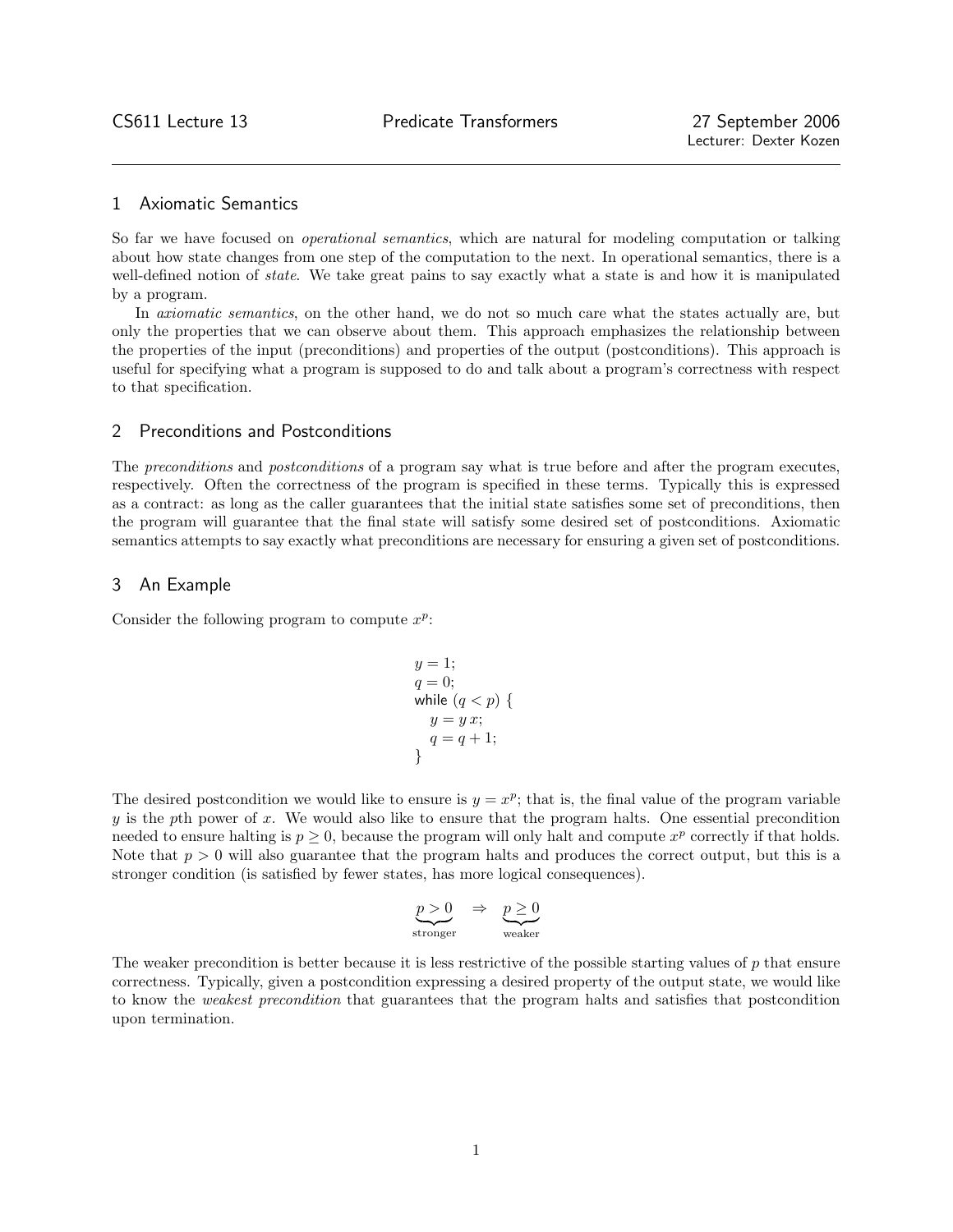## 4 Weakest Preconditions

Given a program S and a postcondition  $\varphi$ , the weakest property of the input state that guarantees that S halts in a state satisfying  $\varphi$  is called the *weakest precondition* of S and  $\varphi$  and is denoted wp S  $\varphi$ . This says that

- wp S  $\varphi$  implies that S terminates in a state satisfying  $\varphi$  (wp S  $\varphi$  is a precondition of S and  $\varphi$ ),
- if  $\psi$  is any other condition that implies that S terminates in a state satisfying  $\varphi$ , then  $\psi \Rightarrow \mathsf{wp} S \varphi$ (wp  $S \varphi$  is the *weakest precondition* of S and  $\varphi$ ).

As in the  $\lambda$ -calculus, juxtaposition represents function application, so wp can be viewed as a higher-order function that takes a program S and a postcondition  $\varphi$  and returns the weakest precondition of S and  $\varphi$ . The function wp can also be viewed as taking a program and returning a function that maps postconditions to preconditions. For this reason, axiomatic semantics is sometimes known as predicate-transformer semantics.

# 5 Guarded Commands

Dijkstra introduced the Guarded Command Language (GCL) with the grammar

$$
S \quad ::= \quad \mathsf{skip} \mid x := E \mid S_1; \ S_2
$$
\n
$$
\mid \text{ if } B_1 \to S_1 \mid B_2 \to S_2 \mid \dots \mid B_n \to S_n \text{ fi}
$$
\n
$$
\mid \text{ do } B_1 \to S_1 \mid B_2 \to S_2 \mid \dots \mid B_n \to S_n \text{ od}
$$

where the  $B_i$  are Boolean expressions. The  $B_i$  are called *guards* because they guard the corresponding statements  $S_i$ . The symbol  $\parallel$  is the *nondeterministic choice operator* and is not to be confused with  $\parallel$ . In if and do statements, a clause  $B_i \to S_i$  is said to be *enabled* if its guard  $B_i$  is true.

Informally, when executing the if statement, at least one of its clauses must be enabled, otherwise it is a runtime error. One of the enabled clauses  $B_i \to S_i$  is chosen nondeterministically and the corresponding statement  $S_i$  is executed. The do statement works similarly, except that there is no requirement that at least one clause be enabled. If none are enabled, execution just falls through to the following statement. If at least one is enabled, then one of the enabled clauses is chosen nondeterministically for execution. After the clause is executed, the guards are reexamined, and the process is repeated. This process repeats until all guards become false.

#### 6 Weakest Preconditions in GCL

We now show how to determine the weakest preconditions for each part of GCL, as well as provide generic examples and special cases of the wp function.

Skip

Since skip does not do anything, we have wp skip  $\varphi \Leftrightarrow \varphi$ . Examples:

- wp skip  $(x = 1) \Leftrightarrow x = 1$
- wp skip false ⇔ false.

#### Assignments

For assignments  $x := E$ ,

$$
wp(x := E) \varphi \Leftrightarrow \varphi\{E/x\}.
$$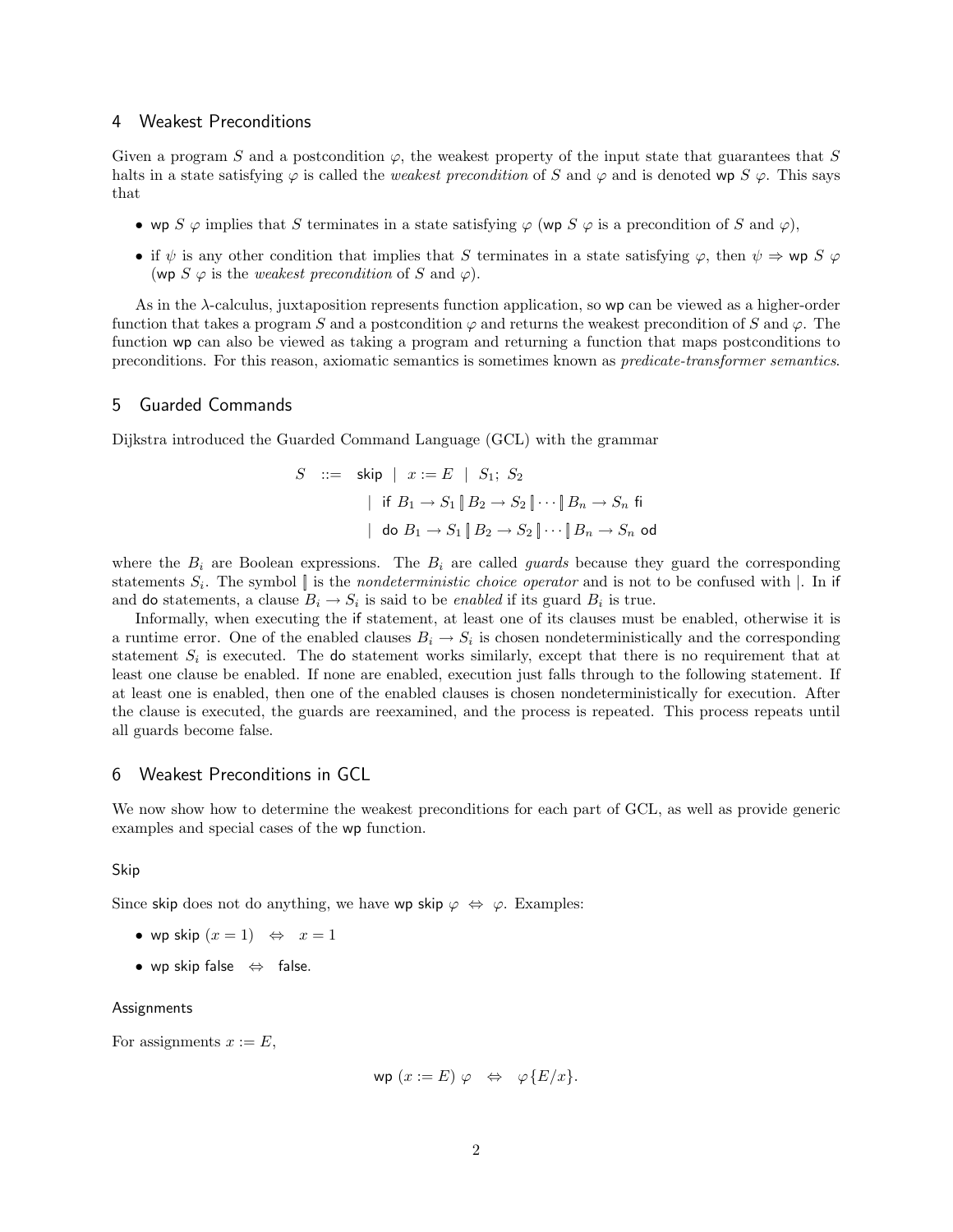Here  $\varphi\{E/x\}$  denotes safe substitution of E for x in the formula  $\varphi$ , in which variables bound by quantifiers  $\forall x$  or  $\exists x$  are renamed if necessary to avoid capture. Note that the mapping  $\varphi \mapsto \varphi\{E/x\}$  goes right-to-left; that is,  $\varphi\{E/x\}$  is the precondition that must hold of the input state in order to ensure that the postcondition  $\varphi$  holds of the output state. Examples:

- wp  $(x := 1)$   $(x = 1) \Leftrightarrow$  true. In words,  $x = 1$  is true after  $x := 1$  no matter what holds before execution.
- wp  $(y := 1)$   $(x = 1) \Leftrightarrow x = 1$ .
- wp  $(x := y)$   $(x = 1) \Leftrightarrow (x = 1) \{y/x\} \Leftrightarrow y = 1.$
- wp  $(x := x + 1)$   $(x = 3)$  $\Leftrightarrow$   $(x = 3) \{x + 1/x\}$  by definition of assignment  $\Leftrightarrow$   $x + 1 = 3$  by substitution  $\Leftrightarrow$   $x = 2$  by arithmetic, so wp  $(x := x + 1)$   $(x = 3) \Leftrightarrow x = 2$ .

#### Sequential Composition

To determine the weakest precondition for which  $\varphi$  holds after executing  $S_1; S_2$ , we first find the weakest precondition for which  $\varphi$  holds after the execution of  $S_2$ , and then determine the weakest precondition that ensures that property after  $S_1$ :

$$
\mathsf{wp}\ (S_1;S_2)\ \varphi\ \Leftrightarrow\ \mathsf{wp}\ S_1\ (\mathsf{wp}\ S_2\ \varphi).
$$

Examples:

- wp  $(x := 1; y := 2)$   $(x = 1 \land y = 2)$  $\Leftrightarrow$  wp  $(x := 1)$  (wp  $(y := 2)$   $(x = 1 \land y = 2)$ ) by definition defn of;  $\Leftrightarrow$  wp  $(x := 1)$   $(x = 1 \land 2 = 2)$  by definition of assignment  $\Leftrightarrow$  1 = 1  $\land$  2 = 2 by definition of assignment  $\Leftrightarrow$  true by predicate calculus.
- wp  $(x := x + 1; y := y 1)$   $(x \le y)$  $\Leftrightarrow$  wp  $(x := x + 1)$  (wp  $(y := y - 1)$   $(x \le y)$ ) by definition defn of;  $\Leftrightarrow$  wp  $(x := x + 1)$   $(x \le y - 1)$  by definition of assignment  $\Leftrightarrow$   $x + 1 \leq y - 1$  by definition of assignment  $\Leftrightarrow$  y - x > 2 by arithmetic.

If

In an if statement, at least one guard  $B_i$  must be true. This condition is expressed by the disjunction  $B \triangleq \bigvee_i B_i$ . The  $S_i$  that is chosen for execution is chosen nondeterministically among all enabled clauses, and in order to guarantee the postcondition  $\varphi$ , all enabled clauses had better guarantee  $\varphi$ . Thus

$$
\text{wp (if } B_1 \to S_1 \, \| \cdots \| \, B_n \to S_n \, \text{fi}) \; \varphi \quad \Leftrightarrow \quad B \land \bigwedge_i \, (B_i \Rightarrow \text{wp } S_i \; \varphi).
$$

Example: The following program computes the maximum of two numbers.

$$
MAX \triangleq \text{if } x \geq y \rightarrow z := x \parallel y \geq x \rightarrow z := y \text{ fi}
$$